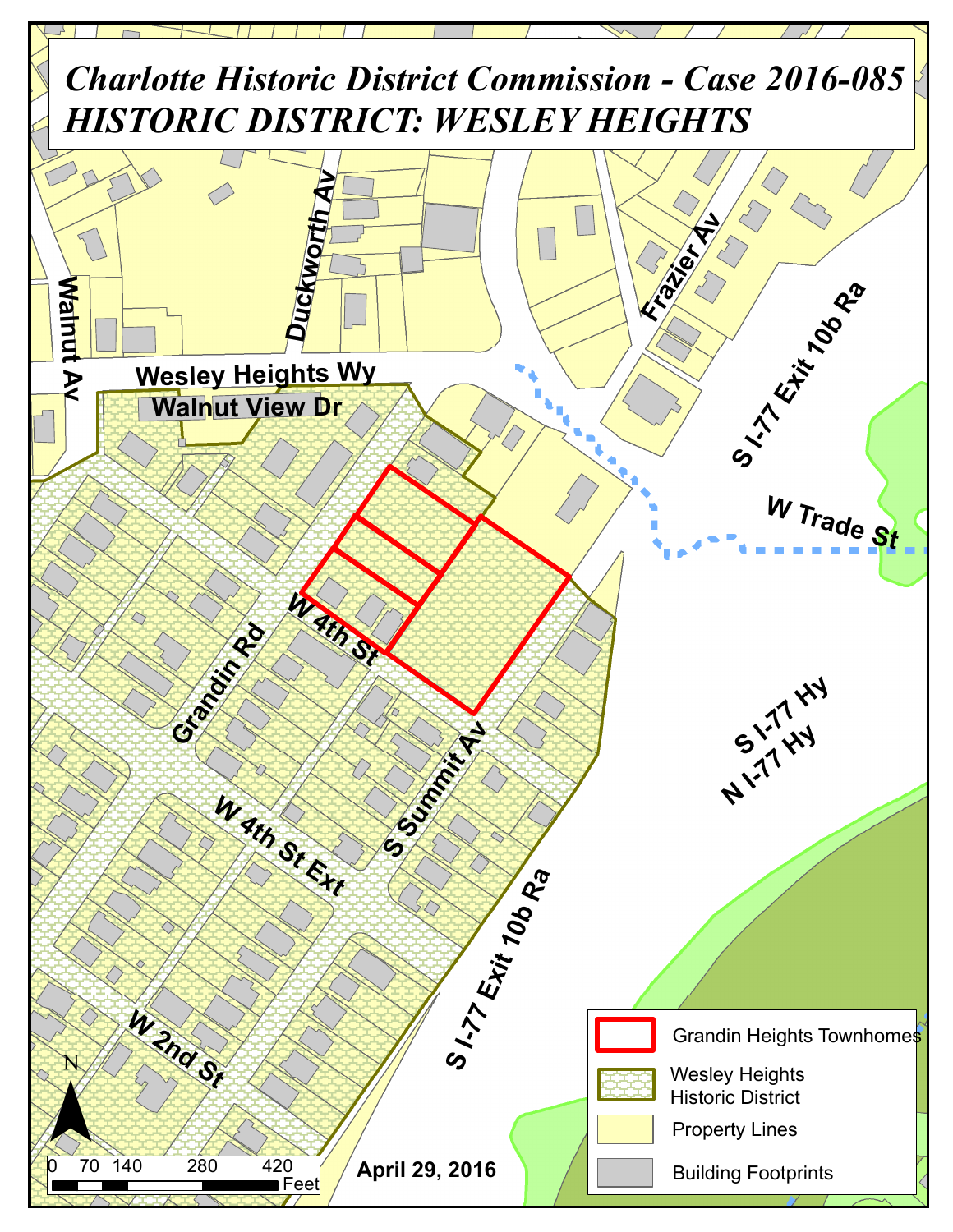

Grandin Heights Townhomes - Approved Third Floor Soffit Detail<br>1 1/2" = 1'-0"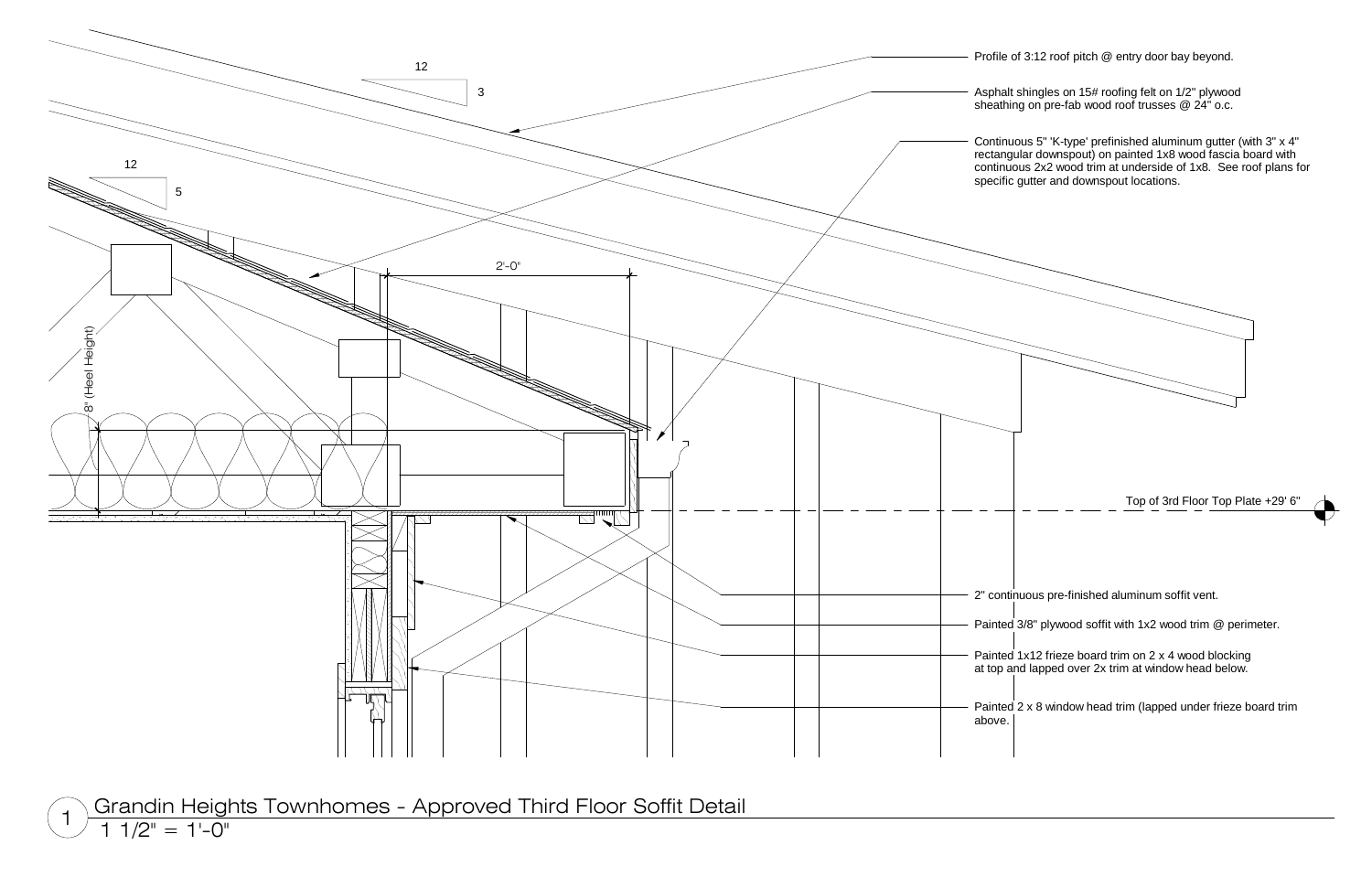

 $\textcircled{2}$  Grandin Heights Townhomes - Proposed Third Floor Soffit Detail <br> $\textcircled{1}$  1/2" = 1'-0"